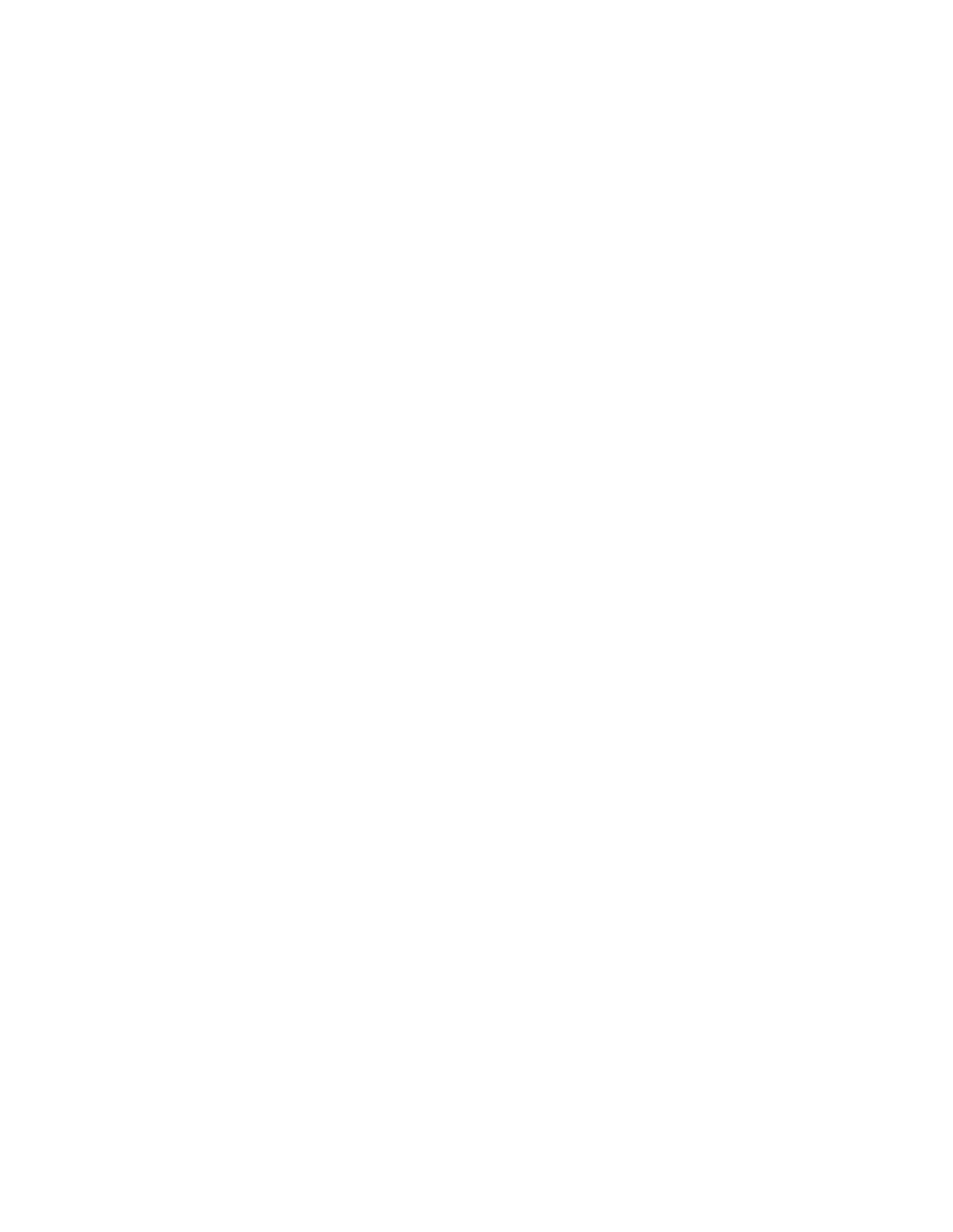## **Program**

\*\*\* Brief Introduction by the composer

*Montage Music* (2017) **Ofer Ben-Amots** (In memory of Bebe Krimmer) *Departure Velocity of Rotation Bebe's Blues Return (Epilogue)*

> Christopher Nichols, *clarinet\** Guillaume Combet, *violin* Michal Schmidt, *violoncello* Marie-Christine Delbeau, *piano*

Artwork by Bebe Krimmer, Courtesy of Greg DePrince

*~ Short Pause ~*

\*\*\* Brief Introduction by the composer

#### *Harmonious Dreams* (2019) Jennifer Margaret Barker

*Beautiful Valley The Story of His Love Heaven, Heaven Cheyenne Prayer for Peace*

> Grant Youngblood, *baritone* Christopher Nichols, *clarinet\** Michal Schmidt, *violoncello* Marie-Christine Delbeau, *piano*

\*Christopher Nichols' appearance is supported in part by Buffet Crampon USA.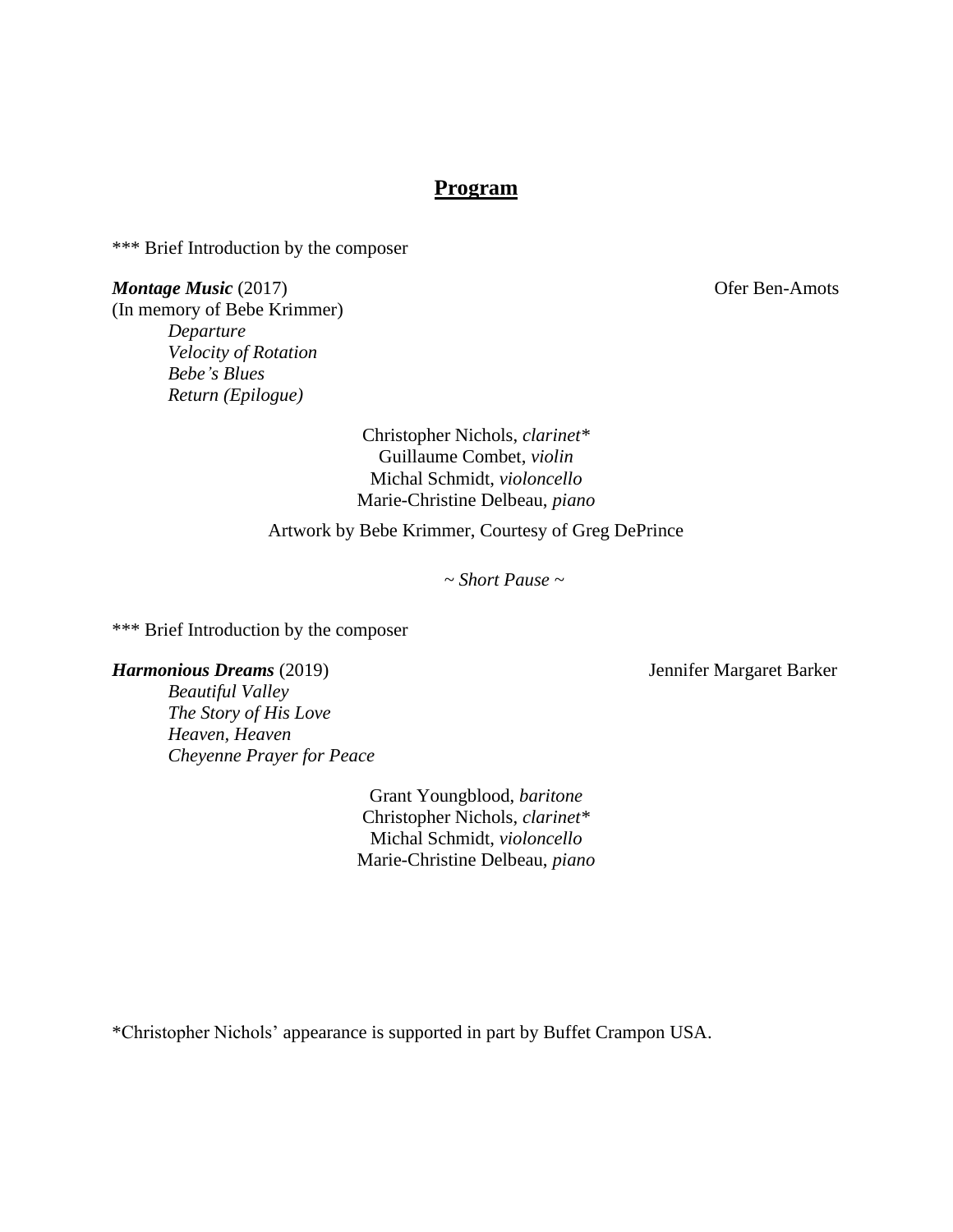This concert program addresses the commonality of the human experience across disparate cultures by marrying two immigrant composers with the culturally diverse music ensemble, Transcontinental. Evolving from a 2015 performance of Ofer Ben-Amots' *The Odessa Trio*, the Transcontinental ensemble has presented many international and national collaborative performances including, most notably, performances at the 2018 Victoria International Arts Festival in Malta, the 2018 National Schools of Music and Pi Kappa Lambda Centennial Anniversary joint National Convention in Washington, DC, the 2019 Society of Composers, Inc. National Conference in Albuquerque, NM and the 2021 National Flute Association Convention.

#### ❖❖❖

#### **Program Notes**

*Montage Music* was written in memory of Santa Fe artist, Bebe Krimmer, and was inspired by several of her artworks as well as by her radiant and charismatic personality. The work opens with a slow meditative and soulful prologue, titled *Departure,* and portrays Bebe's name musically through a constant pendulum between the notes B-E-B-E. The second movement is based directly on a large and spectacular artwork titled *Velocity of Rotation*. Krimmer's *Velocity of Rotation* evokes a fantastically colorful Milky Way, a Galaxy traveling through deep and endless black spaciousness. In this movement, I tried to recreate a time-space motion of high velocity, often interjected by exotic landscapes and cosmic encounters. When Greg DePrince commissioned me to write this composition for the Montage Music Society, he mentioned Bebe's great fondness for jazz. Thus, I chose to write the third movement in an old-time Dixieland jazz style. The movement, which is titled *Bebe's Blues* opens with a slow and mournful New Orleans funeral march. However, it quickly moves into a faster bluesy mode, ending with a cheerful Second-line dance. In the fourth and last movement, the music returns to the opening cryptogram, musicalizing Bebe's name again, thus bringing the composition full circle.

*Harmonious Dreams* - In a time of worldwide unrest and migration, my thoughts turned to the dreams of peoples who, whether willing or not, became a part of the nation of America: those who sought religious freedom; those who sought a better life; those brought against their will; and those native to the land. Although from disparate walks of life, all of these people shared the same dreams of Hope, Faith, Love and Peace. In order to represent each of these peoples, I looked to the words that they not only held most dear, but that they also shared and archived through generations in communal song: hymns, spirituals and prayers. For those who sought religious freedom I chose text from the traditional Shaker hymn, *Beautiful Valley*. For those who sought a better life, I chose James Rowe's Redemption hymn text, *The Story of His Love*. For those brought against their will, I combined text from two spirituals, *Going to Sing All Along the Way* and *Gonna Shout All Over God's Heaven.* Finally, for those native to the land, I chose the *Cheyenne Prayer for Peace*.

In 2018 Barker was the winner of the national Pi Kappa Lambda Chamber Work Commission Competition. This song cycle is the result of that commission. It was premiered at the Centennial Anniversary Convention of Pi Kappa Lambda (1918-2018) in Washington, DC, on November 17, 2018.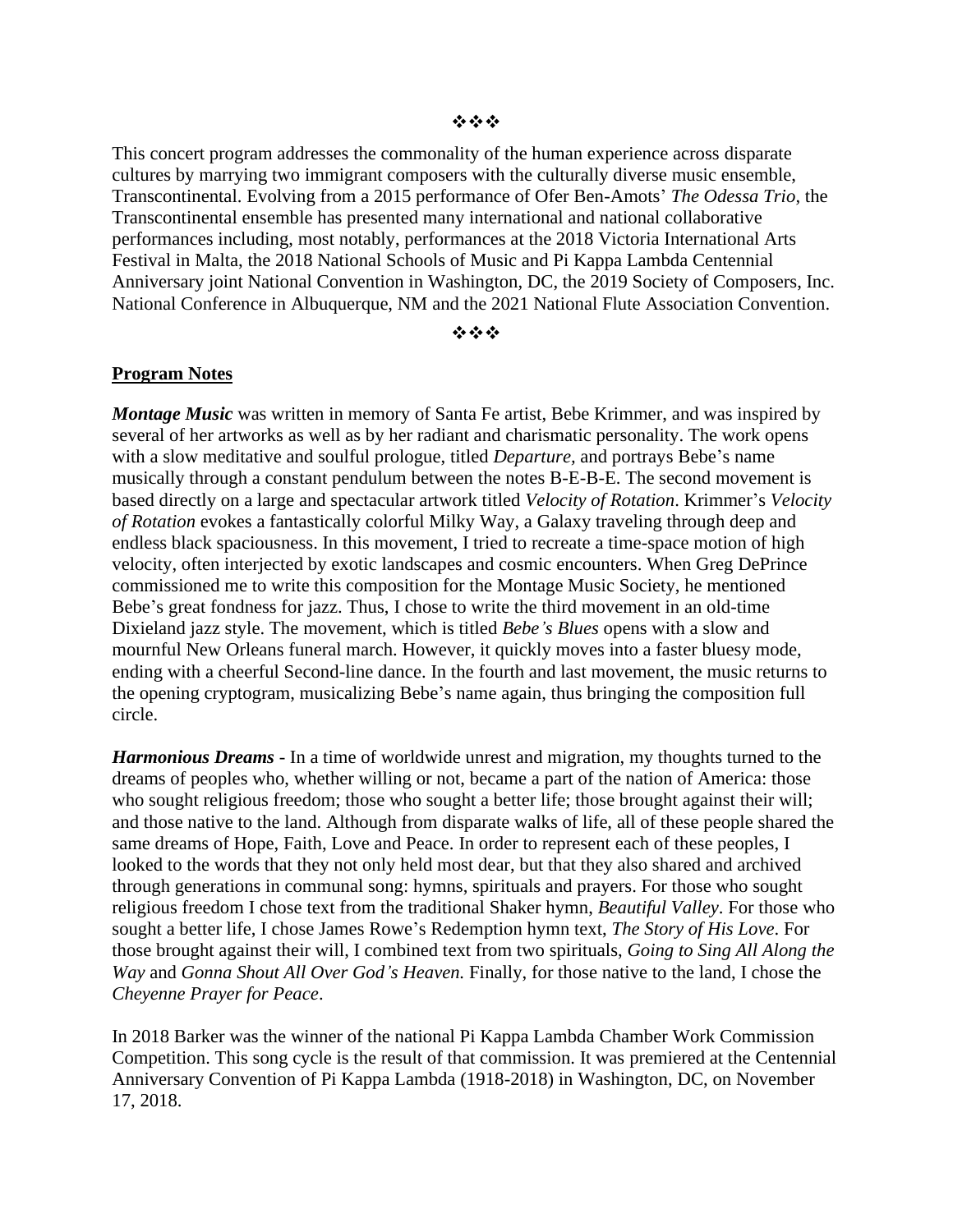#### **Texts**

The presentation below shows only the specific lines of text that were utilized, and the order in which they were set. Omitted words in a line of text have been placed in parenthesis. Additional lines of text in the original are omitted.

#### **Beautiful Valley**

I am seeking a beautiful valley, And as I am slowly descending, Its beauties unfold to my view. While oft in my old native city, I dreamed of this land far away, I thought it a desolate region, And dreaded the rough thorny way.

#### **The Story of His Love**

There's a sweet old story which I long to hear When the night is long and dreary; There's a sweet old story that I love to read When my spirit dreads the morrow; There's a sweet old story that I love to tell

'Tis the old, old story of His love, 'Tis the sweet, old message from above;

When my spirit dreads the morrow; Or when comfort I would borrow. To the heart by grief o'er-taken, And to those by hope forsaken.

**Heaven, Heaven**

(combined text *from Going to Sing All Along the Way* and *Gonna Shout All Over God's Heaven)*

Heaven, heaven, Everybody talking 'bout heaven

O, I'm going to sing, going to sing, Going to sing all along the way; O, I'm going to sing, going to sing, Going to sing all along the way. *- Going to Sing All Along the Way*

I've got a harp, you've got a harp, All of God's children got a harp; When I get to heaven, gonna play on my harp, Gonna play all over God's heaven.

#### **Cheyenne Prayer for Peace**

For as long as the moon shall rise, For as long as the rivers shall flow, For as long as the sun shall shine, (For as long) as the grass shall grow, Let us know peace.

'Tis true the descent has been rainful; With watching and toil and great care. I've been prospered this far on my journey, And now grow content with my fare; I find that each step I have taken, (But) gives new experience and strength; My courage is strong and unshaken; I'll gain the blest valley at length.

'Tis the old, old story of His love, 'Tis the sweet, old message from above; For no other I can find that can calm a troubled mind.

Like the sweet old story of His love!

'Tis the old, old story of His love, 'Tis the sweet, old message from above;

There's a sweet old story which I *love* to hear…

I've got a song, you've got a song, All of God's children got a song; When I get to heaven, gonna sing my new song, Gonna sing all over God's heaven. - *Gonna Shout All Over God's Heaven*

O, I'm going to sing, going to sing, Going to sing all along the way; O, I'm going to sing, going to sing, Going to sing all along the way. *- Going to Sing All Along the Way*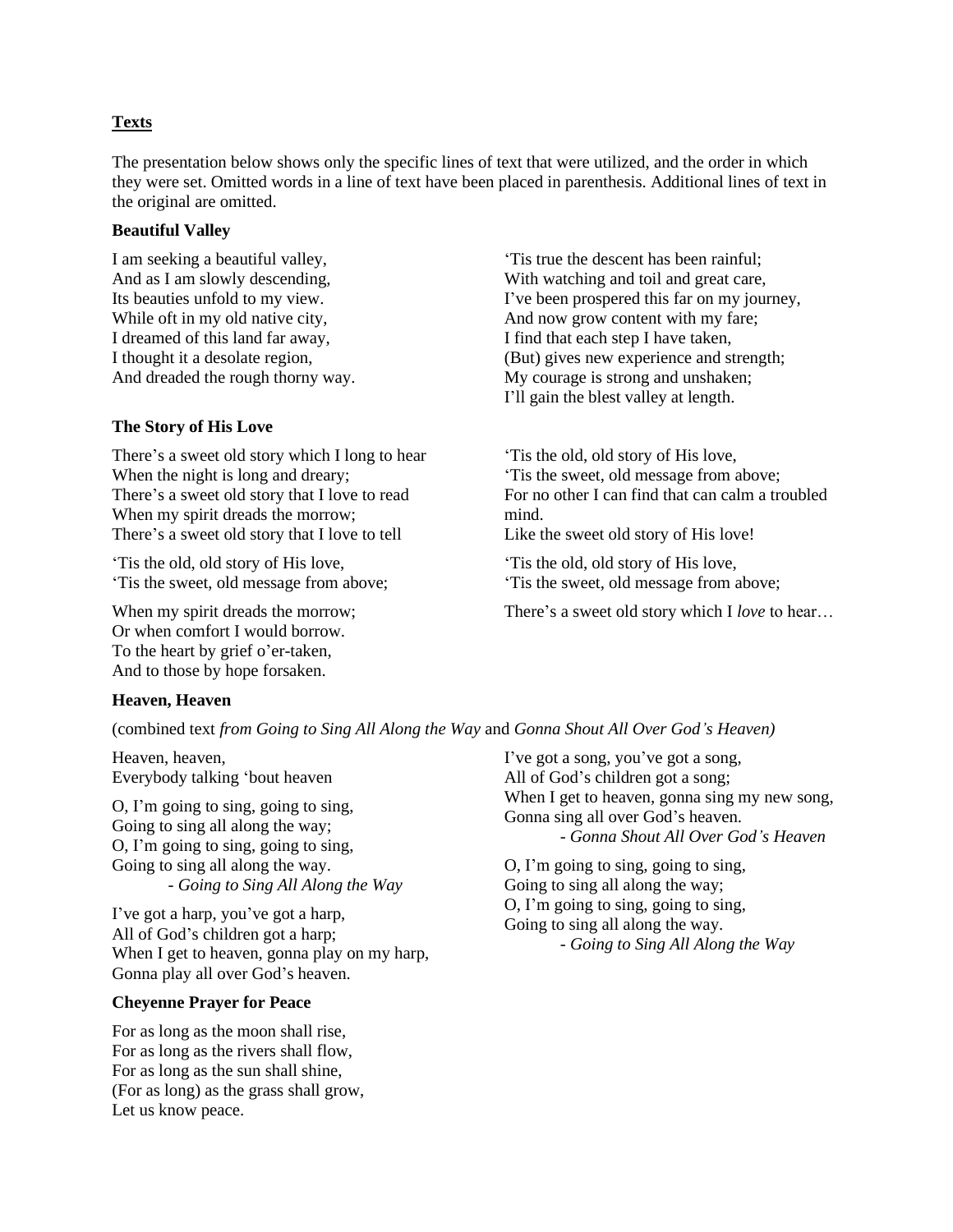#### **About the Performers**

**Guillaume Combet** is an Associate Professor at the University of Delaware School of Music. He is an internationally acclaimed violinist and has been heralded in his most recent recording for his "perfect technique, fidelity to the music, and impeccable articulation." Recorded in London at the Menuhin Hall and released by SOMM Recordings in 2021, the Carlock Combet Duo's *Romantic Violin Sonatas* received a 5-star review by the French magazine *Classica*. Their debut disc of French violin sonatas was released in 2017, also by SOMM Recordings, to great critical acclaim. Music Web International accorded the disc Recording of the Month at the time of the release, and in December of 2017, Best Recordings for the year.

In addition, Mr. Combet has devoted himself to orchestral playing and chamber music. He has performed with numerous orchestras and chamber ensembles in Paris, Chicago and Philadelphia: Orchestre de l'Opéra de Paris Bastille, Les Virtuoses de France, Lyric Opera of Chicago, Chicago Symphony Orchestra, Chicago Civic Orchestra as concertmaster under Barenboim and Boulez, Fulcrum Point New Music Project, Network for New Music, Opera Philadelphia, Chamber Orchestra of Philadelphia, Philly Pops, Academy of Vocal Arts, Black Pearl Chamber Orchestra, New Music Delaware, and Pennsylvania Ballet. As a sought-after chamber musician, he has performed throughout the country including the Luckman Fine Arts Complex in Los Angeles, Chicago Cultural Center on the WFMT Dame Myra Hess Concert Series, University of Chicago, Temple University, Philadelphia Ethical Society, and WRTI. Mr. Combet graduated with a Premier Prix (First Prize) in Violin and Chamber Music from the Conservatoire National Supérieur de Musique de Paris and received his Advanced Certificate in Violin Performance from The Juilliard School.

Israeli musician **Michal Schmidt** has been described as "...a splendid musician, inspired and inspiring.... she has a highly inquisitive and intellectual approach to music coupled with superb technique and magnificent sound." Active as cellist and pianist, Ms. Schmidt studied at the Academy of Music at Tel Aviv University in Israel, the Royal Academy of Music in London, the Curtis Institute of Music, the University of the Arts and Temple University (DMA / Cello Performance). Dr. Schmidt has been active in numerous performing groups including the orchestra of the Opera Company of Philadelphia, Trio Camille, Four-Horizons, Tiadam Trio (Israel), Network for New Music, Trio MiReSol, Piano4. In 2014 she was the principal cellist for the Philadelphia Chamber Orchestra for a U.S. tour with soloist Branford Marsalis. In addition, she is a recitalist, accompanist, teacher, and chamber music coach. Dr. Schmidt has taught at Dickinson College, Haverford, Bryn Mawr, Swarthmore Colleges, University of Pennsylvania, West Chester University and Rowan University. She is a member of the faculty at the Maine Chamber Music Seminar at Snow Pond Festival, in Maine.

In 2007 Dr. Schmidt established a series of annual concerts "TRIBUTE", which is dedicated for the most part to presenting contemporary works of composers she has worked with personally. Michal's recently released recording "SOLA," and "Bach .... Double", her latest recording, feature her playing both piano and cello.

Pianist **Marie-Christine Delbeau** performs in concert throughout the United States and abroad. Italy's *Il Messagero* enthusiastic review states, "…*it was particularly compelling to follow the development of the music as guided by this great American soloist, so in tune with the music she so intimately interprets.*" An avid chamber musician, she has performed as soloist and collaborative pianist at Washington's Kennedy Center, Carnegie Hall and Weill-Carnegie Recital Hall in New York City, Boston's Jordan Hall and Philadelphia's Verizon Hall at the Kimmel Center. She has also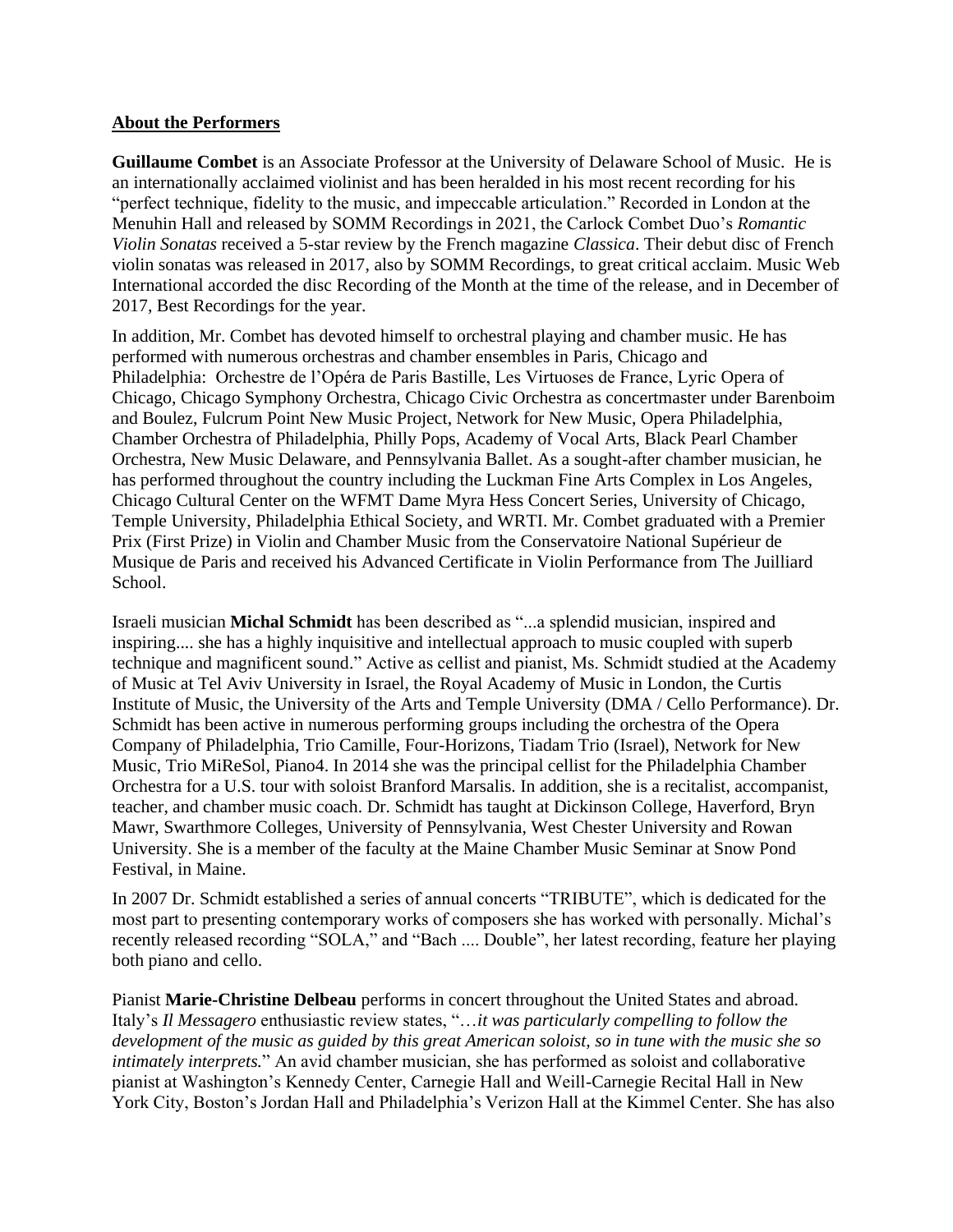performed at the Tonhalle in Zurich, Switzerland and in concerts at the Théâtre du Châtelet in Paris, France. Marie-Christine Delbeau has performed on numerous occasions in chamber music recitals with principal members of the Philadelphia Orchestra, the Chicago Symphony Orchestra, and the Los Angeles Philharmonic. She has also collaborated with colleagues in performances of contemporary music at the Society of Composers, Inc. National Conference in Albuquerque, NM, the National Flute Convention in Minneapolis, MN, the Pi Kappa Lambda National Music Honor Society Conference in Washington, DC, the NACWPI International Conference in Vancouver/BC, Canada and in several chamber music recital performances for the Victoria International Arts Festival in Gozo, Malta.

Marie-Christine Delbeau is Professor of Piano at the University of Delaware. She regularly presents piano master classes and serves as an adjudicator for piano competitions.

Critically acclaimed clarinetist **Christopher Nichols** enjoys a dynamic career with performances as a soloist and in ensembles across the United States and abroad. As a professional instrumental soloist, he received praise from the American Prize: "...lovely long line, evocative playing, flexible...tone is rich and round, welcoming, clean and elegant…fine performances from a skilled artist."

Dr. Nichols joined the faculty of the University of Delaware School of Music in 2013 where he is Associate Professor of Clarinet. As an artist clinician, he regularly appears at universities throughout the United States. Dr. Nichols has released solo and chamber music recordings on internationally distributed labels including Navona Records, Viduus Records and Albany Records, which have won praise in publications such as *Gramophone*, *The Clarinet*, *Fanfare*, *NACWPI Journal*, *De Klarinet*, and *Pizzicato*. As a Légère Reeds Endorsing Artist, Silverstein Pro Team Artist, and a Buffet Crampon USA Artist Clinician, Dr. Nichols performs exclusively on Légère Signature Series reeds, Silverstein ligatures and Buffet clarinets. Additionally, he is an RCW Artist and plays on RCW clarinet barrels.

Baritone, **Grant Youngblood** has performed with many major opera companies including The Metropolitan Opera (*Capriccio)*, San Francisco Opera (Sharpless in *Madama Butterfly)*, New York City Opera (Scarpia in *Tosca*, title role of *Don Giovanni*, Sharpless in *Madama Butterfly*, Germont in *La Traviata*, Escamillo in *Carmen*); Virginia Opera (the title role of *Rigoletto*, Conte di Luna in *Il Trovatore*, Germont in *La Traviata*, Silvio in *Pagliacci*); Florida Grand Opera (Silvio in *Pagliacci*, title role of *Rigoletto*, Ashby in *La Fanciulla del West*); Austin Lyric Opera (Germont in *La Traviata*); Washington National Opera (Dappertutto in *Les contes d'Hoffmann*); Glimmerglass Opera (Thoäs in *Iphigénie en Tauride*); and Central City Opera (John Proctor in *The Crucible*, Germont in *La Traviata*, Sharpless in *Madama Butterfly*, Enrico in *Lucia di Lammermoor*, Horace Tabor in *The Ballad of Baby Doe,* Olin Blitch in *Susannah*); Opera Theater of St. Louis and Madison Opera.

Recent engagements for Mr. Youngblood include performances of his signature role of Germont in *La Traviata* for Cleveland Opera Theater; as Michele in *Il Tabarro* for Opera Delaware; return engagements at Dayton Opera for *Rigoletto*, Amonasro in *Aida*, and Iago in *Otello*; both Baltimore Concert Opera and Opera Delaware for the title role of *Macbeth*; and the Harrisburg Symphony for Scarpia in *Tosca*. Concert engagements have included appearances with the Dallas Symphony, the Philadelphia Orchestra, the National Symphony Orchestra of Mexico, the Florida Philharmonic, the Chautauqua Symphony, the Louisville Orchestra, the Naples Philharmonic, the Jacksonville Symphony, the Spokane Symphony Orchestra, and the Bucharest Philharmonic, among others.